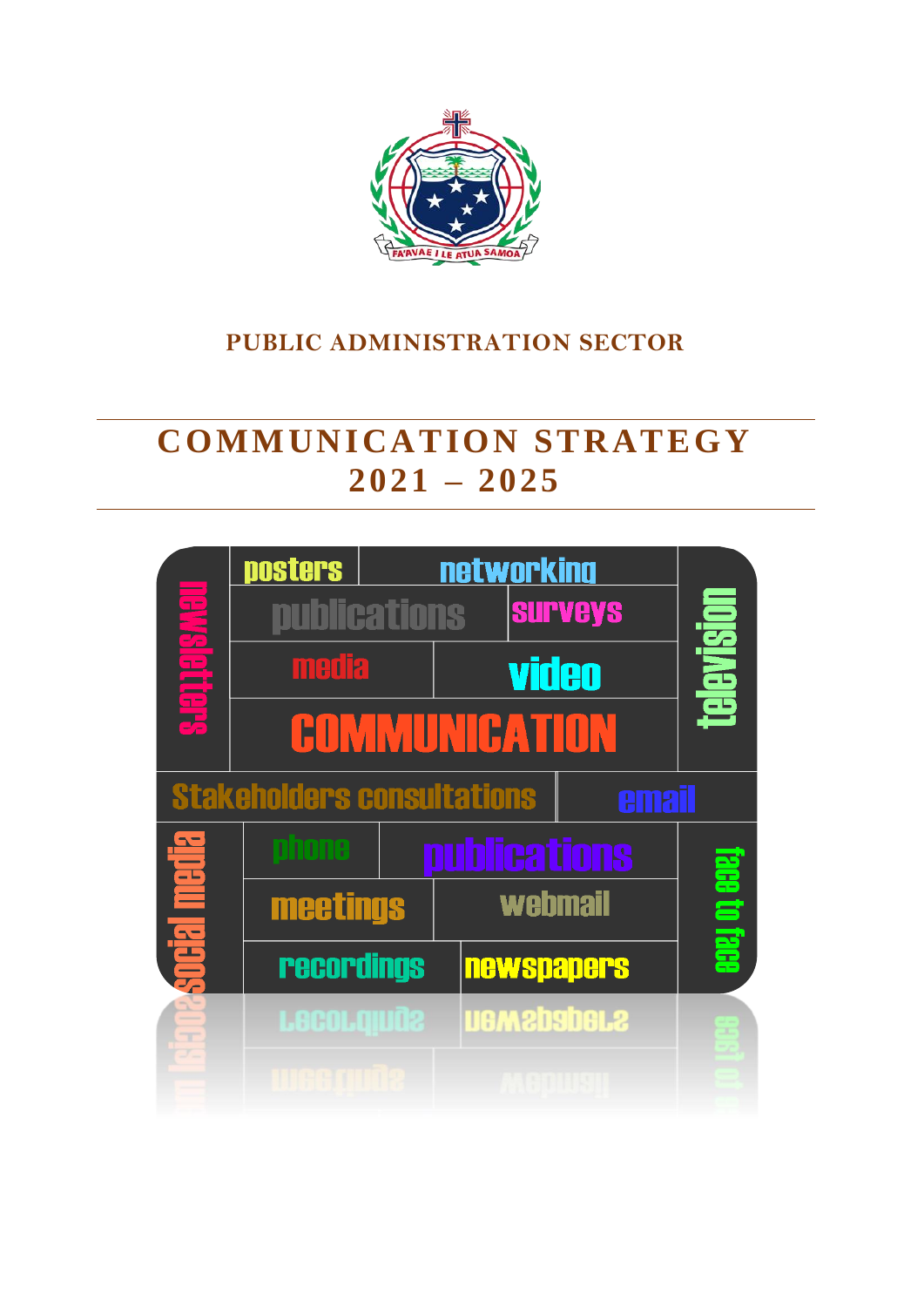### TABLE OF CONTENTS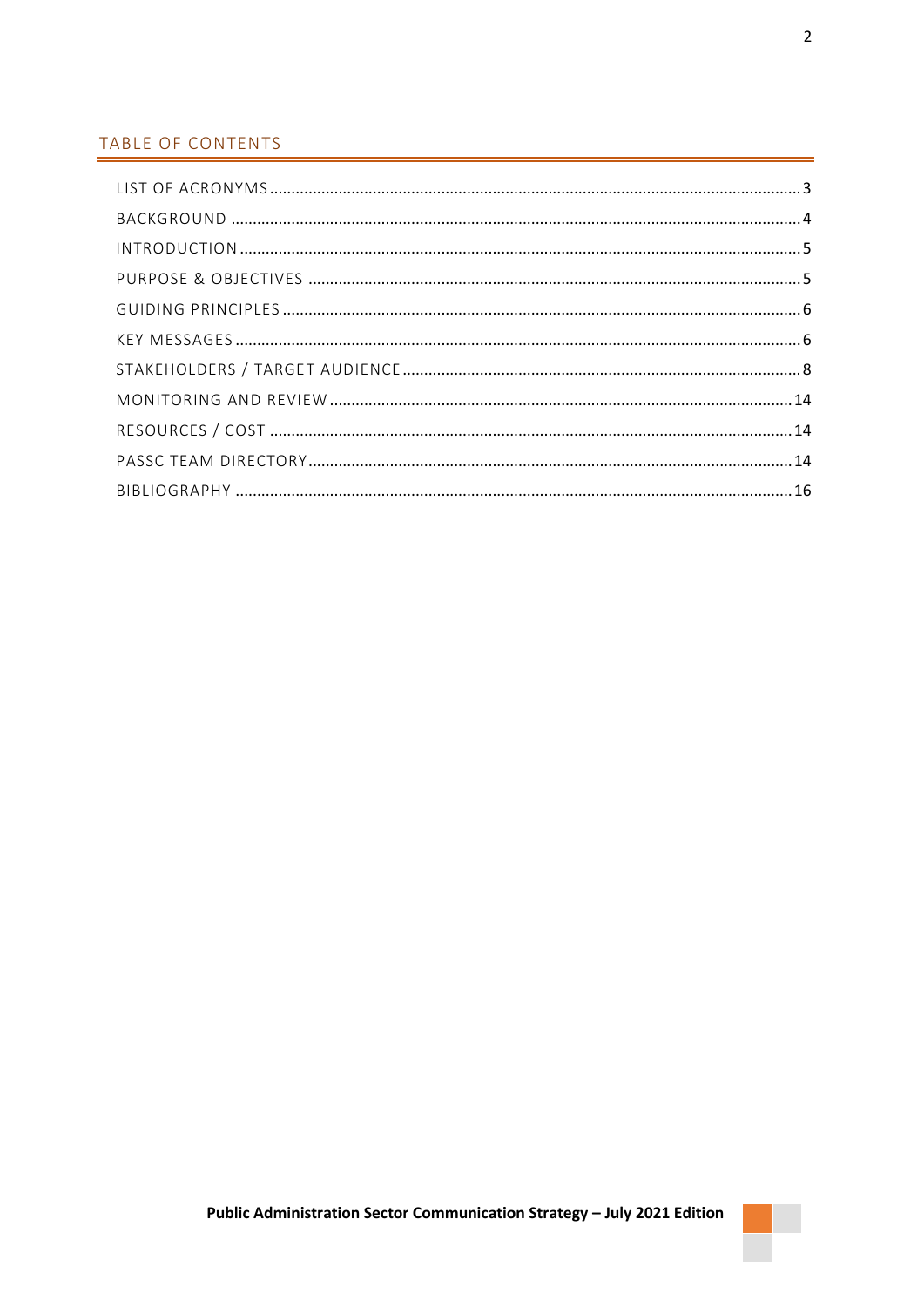<span id="page-2-0"></span>

| Acronym      | Definition                                             |
|--------------|--------------------------------------------------------|
| CDC          | Cabinet Development Committee                          |
| CEO          | <b>Chief Executive Officer</b>                         |
| <b>MOF</b>   | Ministry of Finance                                    |
| <b>MPE</b>   | Ministry of Public Enterprises                         |
| <b>MPMC</b>  | Ministry of the Prime Minister and Cabinet             |
| <b>MWCSD</b> | Ministry of Women Community & Social Development       |
| <b>PASP</b>  | <b>Public Administration Sector Plan</b>               |
| <b>PASSC</b> | <b>Public Administration Sector Steering Committee</b> |
| <b>PASCD</b> | Public Administration Sector Coordination Division     |
| <b>PSC</b>   | <b>Public Service Commission</b>                       |
| SBS          | Samoa Bureau of Statistics                             |
| <b>SCCI</b>  | Samoa Chamber of Commerce and Industry Inc.            |
| SDS          | Strategy for the Development of Samoa                  |
| SOEs         | <b>State Owned Enterprises</b>                         |
| <b>SUNGO</b> | Samoa Umbrella of Non-Government Organizations         |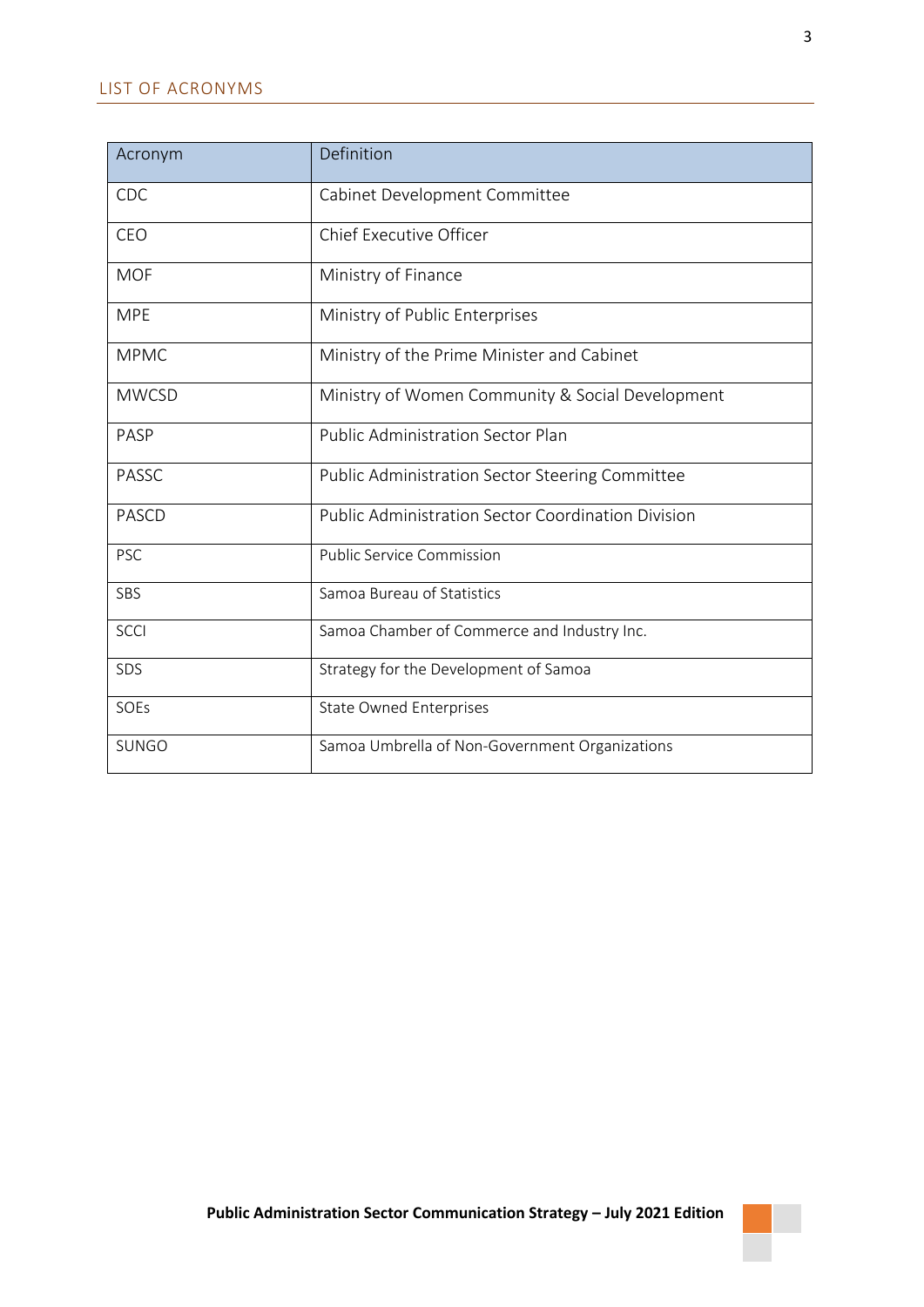<span id="page-3-0"></span>One of the most common challenges facing the Public Administration Sector (PAS), and government as a whole, is communication. It has been identified through several sectoral reviews over the past 10 years, as well as the 2019 State of the Service Report. While the Sector has put in place measures to address the issue, there are several factors at play which affects the effectiveness of the same.

The consultations for the development of the current PASP 2020/21 – 2024/25 confirmed the need for governing agencies to relook at current and possible initiatives to identify the severity of the problem, its frequency, and whether this was a systemic problem or not.

The PAS Communication Strategy was launched in 2015. It was reviewed and updated in 2017. The Strategy recognizes the communication gap in the Sector and outlines strategies to resolve this. It aims to raise awareness and generate interest of all stakeholders with the work implemented through PASP.

The Strategy remains a living document, to be reviewed from time to time as priorities for the Public Administration Sector evolve. It will not be seen merely as part of a one-way process where the information flows from the Steering Committee to be applied unquestioningly by the implementing agencies. The Strategy is expected to respond to the changing needs of the stakeholders and implementing agencies.

It is anticipated that the Communication Strategy will contribute to the successful implementation of the PASP strategies and activities through effective awareness, promotion and coordination.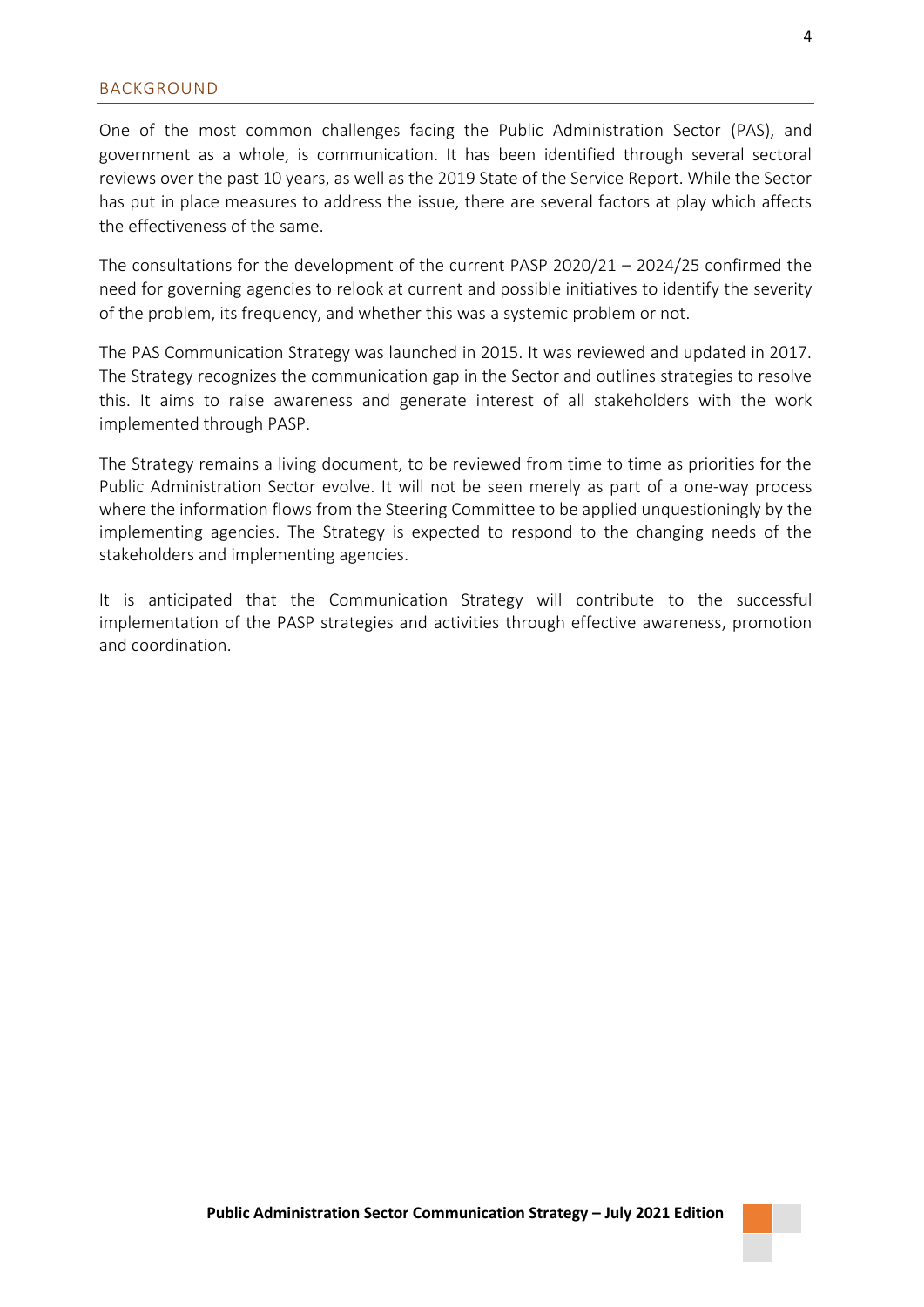<span id="page-4-0"></span>The Public Administration Sector Communication Strategy sets out a framework to guide efforts to promote stakeholder engagement and improve awareness of the PASP.

The development of this document was based on the review of various literature sources pertaining to similar programs and marketing communication plans available in other jurisdictions, as well as best practices from other Sectors in Samoa with similar initiatives. More importantly, the Strategy takes into account lessons learnt from the review of the previous Sector Plans, the Assessment of the State of the Service Report 2019, and the evaluation of the PASP 2013/14 – 2017/18 Report.

This 2021 version reflects the views expressed by key stakeholders through an online survey, as well as continuous learning sessions facilitated by the PSC.

The Communication Strategy contains the following elements:

- ✓ Purpose & Objectives
- $\checkmark$  Communication Principles
- ✓ Key Messages
- ✓ Stakeholders / Target Audience
- ✓ Communication Strategies / Key Actions
- ✓ Communication Monitoring and Review
- $\checkmark$  A directory to provide contact information for all stakeholders directly involved in the plan.
- $\checkmark$  A glossary of terms.

#### <span id="page-4-1"></span>PURPOSE & OBJECTIVES

The **Purpose** of this Communication Strategy is:

- 1. "To generate awareness"
	- a. Strengthen the awareness, knowledge and understanding of key stakeholders of the Public Administration Sector Plan (PASP);
- 2. "To promote and encourage information sharing"
	- a. significantly improve the dissemination of relevant and accurate PASP information between the lead agency, implementing agencies and across different sectors.
- 3. "To engage key stakeholders and improve partnership"
	- a. Continue to produce and share relevant PASP information that promotes a participatory approach in engaging key stakeholders and building effective partnerships.
- 4. "To enable Leadership Support and Ownership"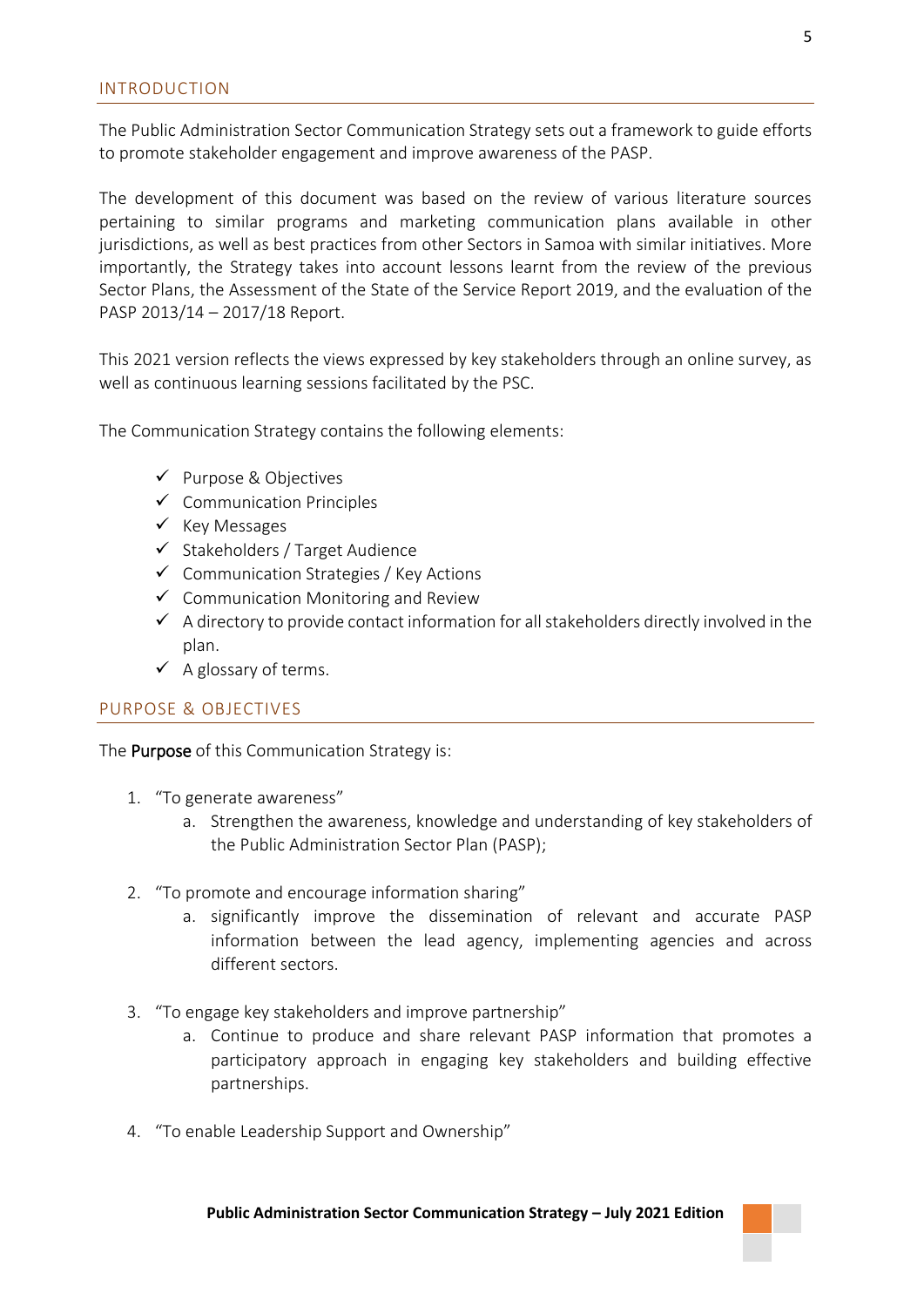- a. attain accurate information that enables the sector leaders to own and become active advocates of PASP
- 5. "To influence national, regional and international stakeholders"
	- a. Advocate for development partner support by sharing challenges and opportunities to engage with the Sector;

## The Objectives of this strategy are:

- 1. To significantly raise stakeholders' information and awareness of the PASP to ensure its messages and mission are well understood by all.
- 2. For the Public Administration Sector Coordination Division (PASCD) to utilize available communication methods to disseminate relevant information relating to the PASP to all implementing agencies.
- 3. To actively identify stakeholders' concerns raised, analyze and organize the information that needs to be communicated according to their needs to ensure effective engagement and partnerships.
- 4. Build synergy of the PASP team through consistent communications with key stakeholders and development partners.
- 5. To promote and enable sector leadership and support.

### <span id="page-5-0"></span>GUIDING PRINCIPLES

The Communication Strategy will be guided by the underlying principles;

- 1. Delivering relevant communications that is tailored towards the stakeholders' needs.
- 2. Producing communications that are designed on fact-based information and delivered openly, regularly and in a straight forward manner.
- 3. Communications to contain and deliver consistent key messages.
- 4. Communications that promotes a culture of knowledge sharing and learning.
- 5. Communications that promote user online safety and anti-cyberbullying behavior.
- 6. Communication related decisions are in line with government approved policies and fit within existing standards and legislations.

### <span id="page-5-1"></span>KEY MESSAGES

• The PASP is the Government's agenda outlining how it will better serve our clients and stakeholders through improved service delivery;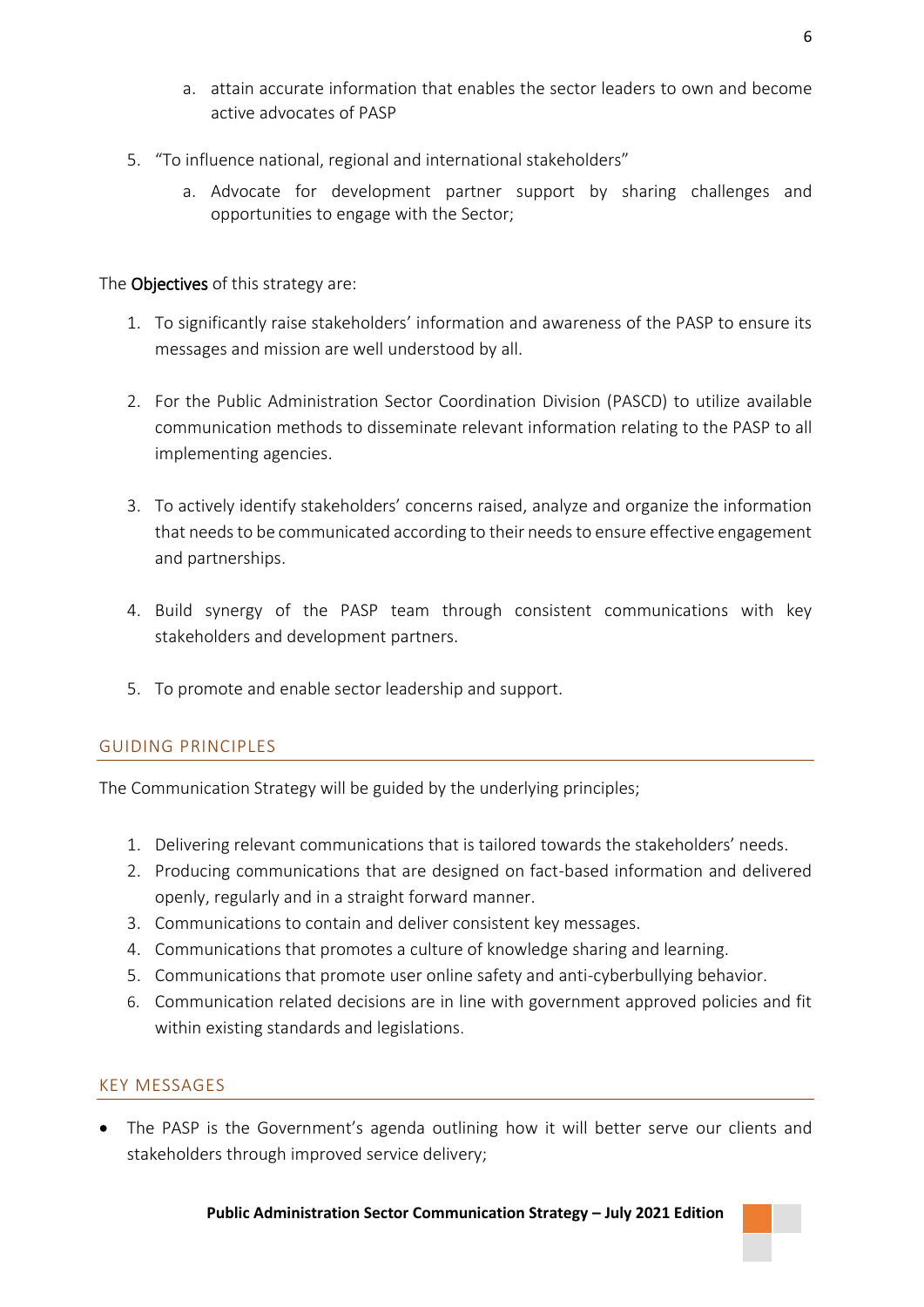- The PASP will contribute to the better development of public policies across all sectors;
- The PASP will contribute to the development of skills and knowledge within the workforce and across all sectors. This also includes promoting an *"ethical public sector with a culture of integrity that promotes the core values of the Public Service".*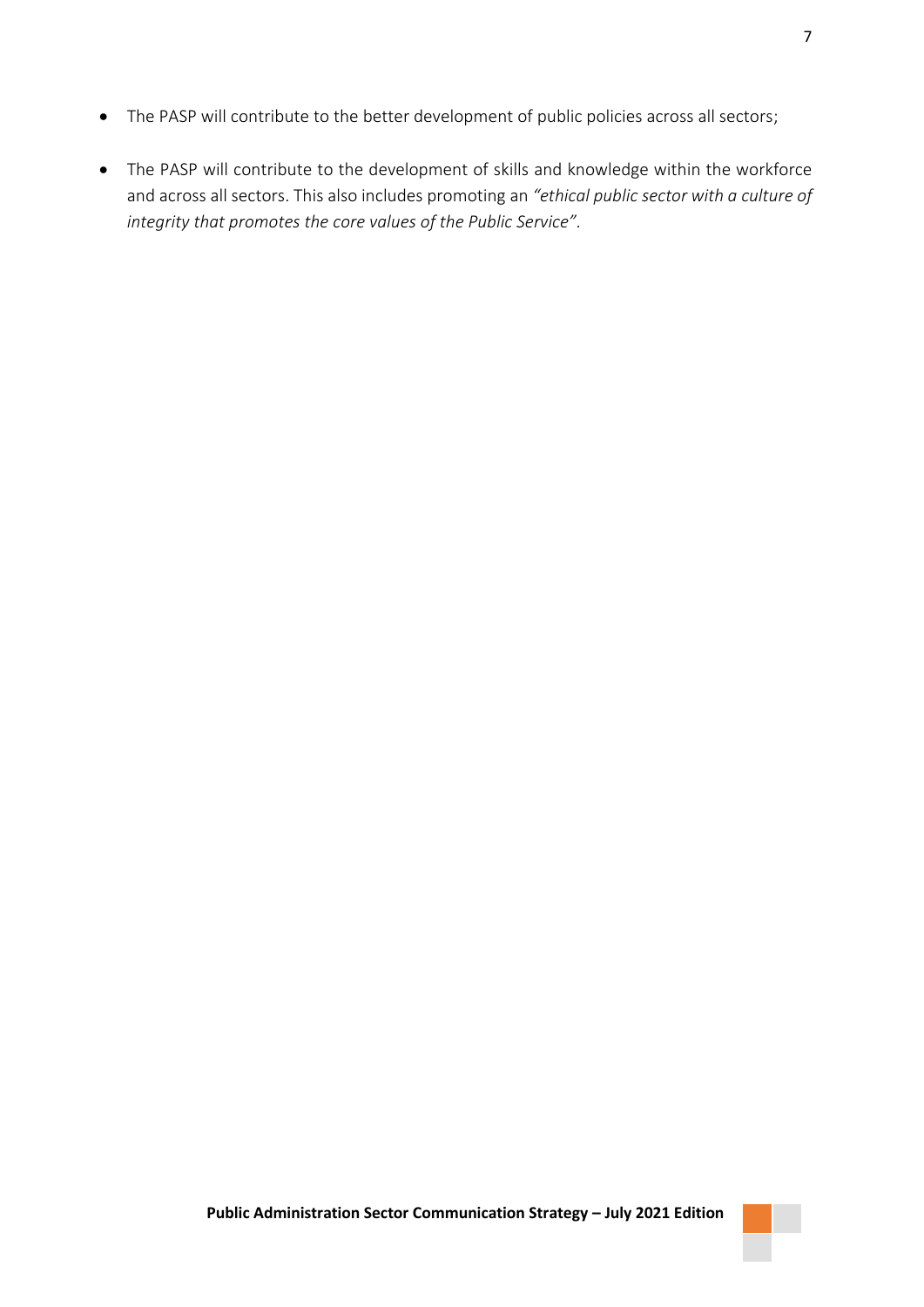### STAKEHOLDERS / TARGET AUDIENCE

The following key stakeholders have been identified as the relevant target audience for this Sector. Their communication needs have been identified and analyzed and the following table outlines how these will be met. These stakeholders will be reviewed from time to time to ensure they remain relevant.

<span id="page-7-0"></span>

| WHAT ARE THEIR COMMUNICATION<br><b>TARGET AUDIENCE</b><br><b>NEEDS</b> |                                                                                                                                                                                                                                                                        |                                                                                                                                                                             |               |        |         |         |         | <b>MEDIUM OF COMMUNICATION</b> |              |                |            |          |                           |
|------------------------------------------------------------------------|------------------------------------------------------------------------------------------------------------------------------------------------------------------------------------------------------------------------------------------------------------------------|-----------------------------------------------------------------------------------------------------------------------------------------------------------------------------|---------------|--------|---------|---------|---------|--------------------------------|--------------|----------------|------------|----------|---------------------------|
|                                                                        |                                                                                                                                                                                                                                                                        |                                                                                                                                                                             | consultations | email  | meeting | Reports | website | workshop                       | Media/videos | Circulated IDs | newsletter | Facebook | Written<br>correspondence |
| Cabinet                                                                | Prime<br>Minister<br>and<br><b>CDC</b>                                                                                                                                                                                                                                 | Approval and endorsement of PASP<br>and related activities                                                                                                                  |               |        | $\ast$  | $\ast$  |         |                                |              |                | $\ast$     |          | $\ast$                    |
| PASSC                                                                  | Chairman - PSC, CEO<br>MOF, CEO MPMC, CEO<br>MWCSD, CEO MPE,<br>CEO MCIT, CEO MESC,<br><b>CEO</b><br>SBS,<br>Vice<br>Chancellor - NUS, Civil<br>Member,<br>Society<br><b>Business</b><br>Private<br>$\sqrt{ }$<br>Community Member,<br>2 Village/Community<br>Members. | Timely and relevant PASP program<br>implementation and governance<br>information for monitoring and<br>decision making.                                                     | $\ast$        | $\ast$ | $\ast$  | $\ast$  |         | $\ast$                         |              | $\ast$         | $\ast$     |          |                           |
| PASP Working<br>Group                                                  | senior<br>Designated<br>from<br>representatives<br>PSC, MPMC,<br>MOF,<br>MPE, MWCSD, MCIT,<br>SBS, MESC, NUS                                                                                                                                                           | Updated information on the PASP<br>implementation, challenges,<br>and<br>pathways for engagement<br>and<br>opportunities for advocacy<br>in<br>relevant areas of influence. | $\ast$        | $\ast$ | $\ast$  | $\ast$  | $\ast$  | $\ast$                         | $\ast$       |                | $\ast$     | ۰k       |                           |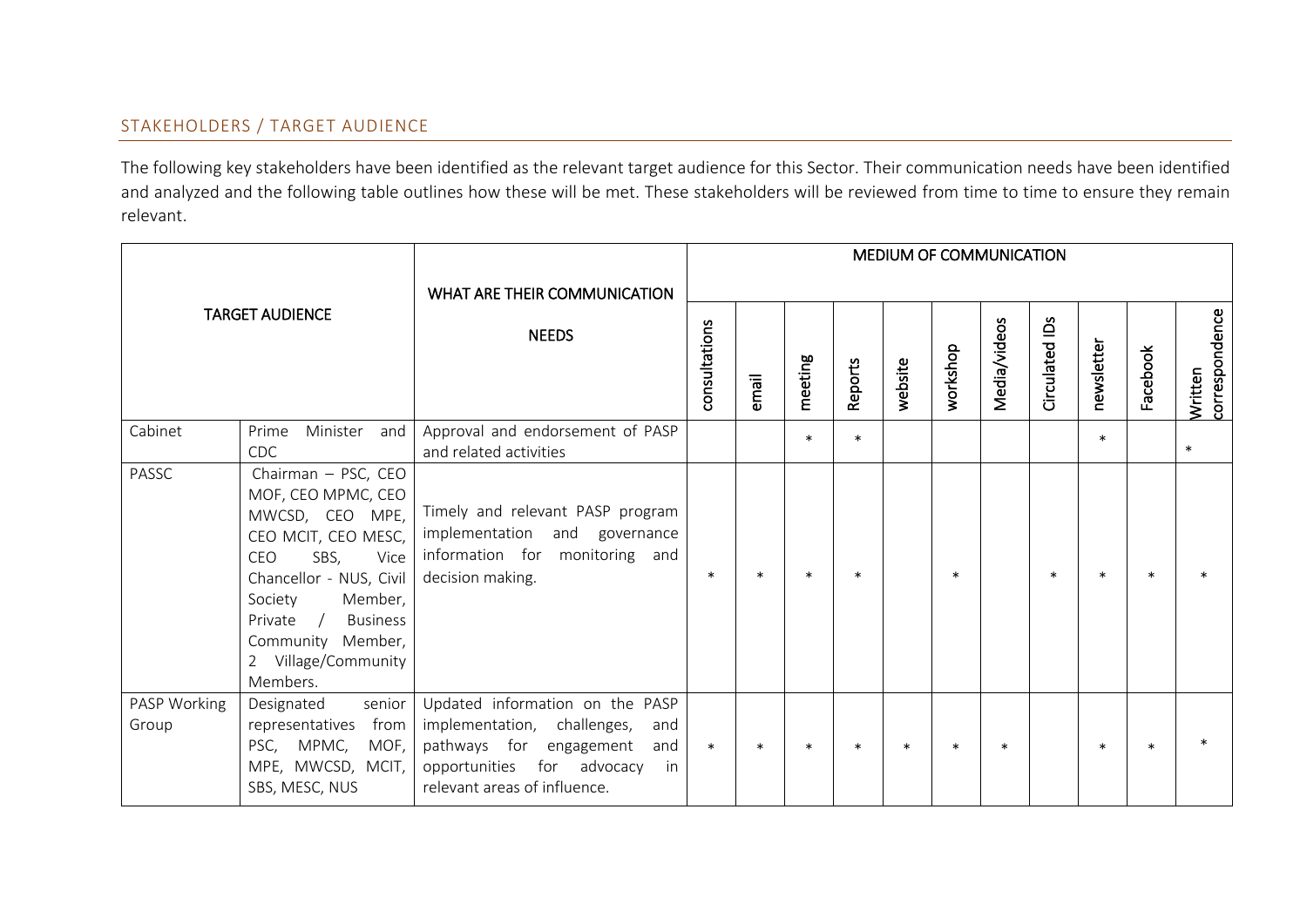|                                                                 |                                                                           |                                                                                                                                                                                                                                                                                                                                                                                                      |               |        |         |         | MEDIUM OF COMMUNICATION |          |              |                |            |          |                           |
|-----------------------------------------------------------------|---------------------------------------------------------------------------|------------------------------------------------------------------------------------------------------------------------------------------------------------------------------------------------------------------------------------------------------------------------------------------------------------------------------------------------------------------------------------------------------|---------------|--------|---------|---------|-------------------------|----------|--------------|----------------|------------|----------|---------------------------|
|                                                                 |                                                                           | WHAT ARE THEIR COMMUNICATION                                                                                                                                                                                                                                                                                                                                                                         |               |        |         |         |                         |          |              |                |            |          |                           |
| <b>TARGET AUDIENCE</b>                                          |                                                                           | <b>NEEDS</b>                                                                                                                                                                                                                                                                                                                                                                                         | consultations | email  | meeting | Reports | website                 | workshop | Media/videos | Circulated IDs | newsletter | Facebook | Written<br>correspondence |
|                                                                 |                                                                           | Provide information on available<br>the<br>to<br>support<br>resources<br>of PASP<br>implementation<br>(e.g.,<br>technical<br>assistance,<br>training,<br>twinning arrangements).<br>Refresher training on the national<br>framework<br>planning<br>and<br>interlinkages between PASP and<br>other Sectors, and how it is translated<br>into more manageable activities in<br>agency Corporate Plans. |               |        |         |         |                         |          |              |                |            |          |                           |
| All agencies<br>under the<br>Public<br>Administration<br>Sector | Ministries,<br>SOEs,<br>Statutory<br>and<br>Constitutional<br>authorities | Timely and relevant information on<br>PASP implementation and intended<br>strategic outcomes, and how it will<br>improve the way they deliver<br>services.                                                                                                                                                                                                                                           | $\ast$        | $\ast$ | $\ast$  | $\ast$  | $\ast$                  | $\ast$   |              |                | $\ast$     | $\ast$   |                           |
| Citizens /<br>Public                                            | The wider<br>Samoan<br>population                                         | Timely and relevant awareness and<br>promotional materials.                                                                                                                                                                                                                                                                                                                                          | $\ast$        |        |         |         | $\ast$                  | $\ast$   | $\ast$       |                | $\ast$     | $\ast$   | $\ast$                    |
| Private Sector                                                  | SCCI and all Businesses                                                   | Understand the PASP key goals and<br>intended strategic outcomes and<br>how it would benefit the private<br>sector in terms of conducting<br>business in Samoa.                                                                                                                                                                                                                                      | $\ast$        |        |         |         | $\ast$                  | $\ast$   | $\ast$       |                | $\ast$     | $\ast$   |                           |

π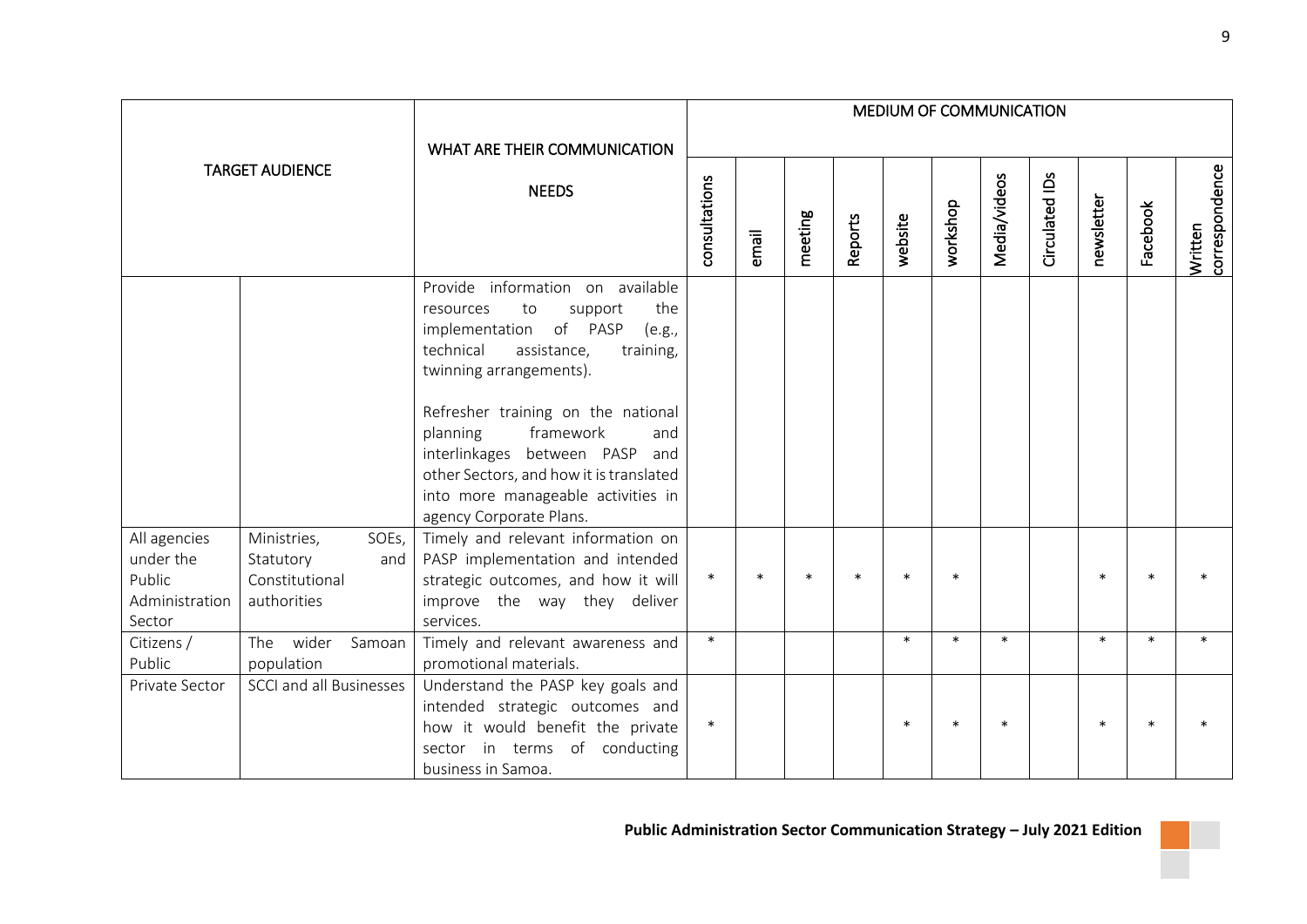|                         |                                                                     |                                                                                                                                                                     |               |        |         |         |         |          | MEDIUM OF COMMUNICATION |                |            |          |                               |
|-------------------------|---------------------------------------------------------------------|---------------------------------------------------------------------------------------------------------------------------------------------------------------------|---------------|--------|---------|---------|---------|----------|-------------------------|----------------|------------|----------|-------------------------------|
| <b>TARGET AUDIENCE</b>  |                                                                     | WHAT ARE THEIR COMMUNICATION<br><b>NEEDS</b>                                                                                                                        | consultations | email  | meeting | Reports | website | workshop | Media/videos            | Circulated IDs | newsletter | Facebook | <br> <br> <br> correspondence |
| Civil Society           | SUNGO and all NGOs.                                                 | Understand the PASP key goals and<br>intended strategic outcomes and<br>how the work of the public sector<br>would<br>with community<br>assist<br>development.      | $\ast$        |        |         |         | $\ast$  | $\ast$   | $\ast$                  |                |            | $\ast$   |                               |
| Development<br>Partners | All<br>development<br>partners.                                     | To understand PASP and how it links<br>to the Strategy for the Development<br>Samoa<br>and other strategic<br>of<br>(regional<br>documents<br>and<br>international) | $\ast$        | $\ast$ | $\ast$  | $\ast$  |         |          | $\ast$                  |                | $\ast$     | $\ast$   |                               |
| Other Sectors           | All the other 14 Sectors<br>the<br>$\alpha$ f<br>Samoan<br>economy. | Cross-cutting issues and information<br>there are<br>inter-sectoral-<br>where<br>linkages and possible partnerships to<br>streamline resources.                     | $\ast$        |        | $\ast$  | $\ast$  |         | $\ast$   | $\ast$                  |                |            |          |                               |

Π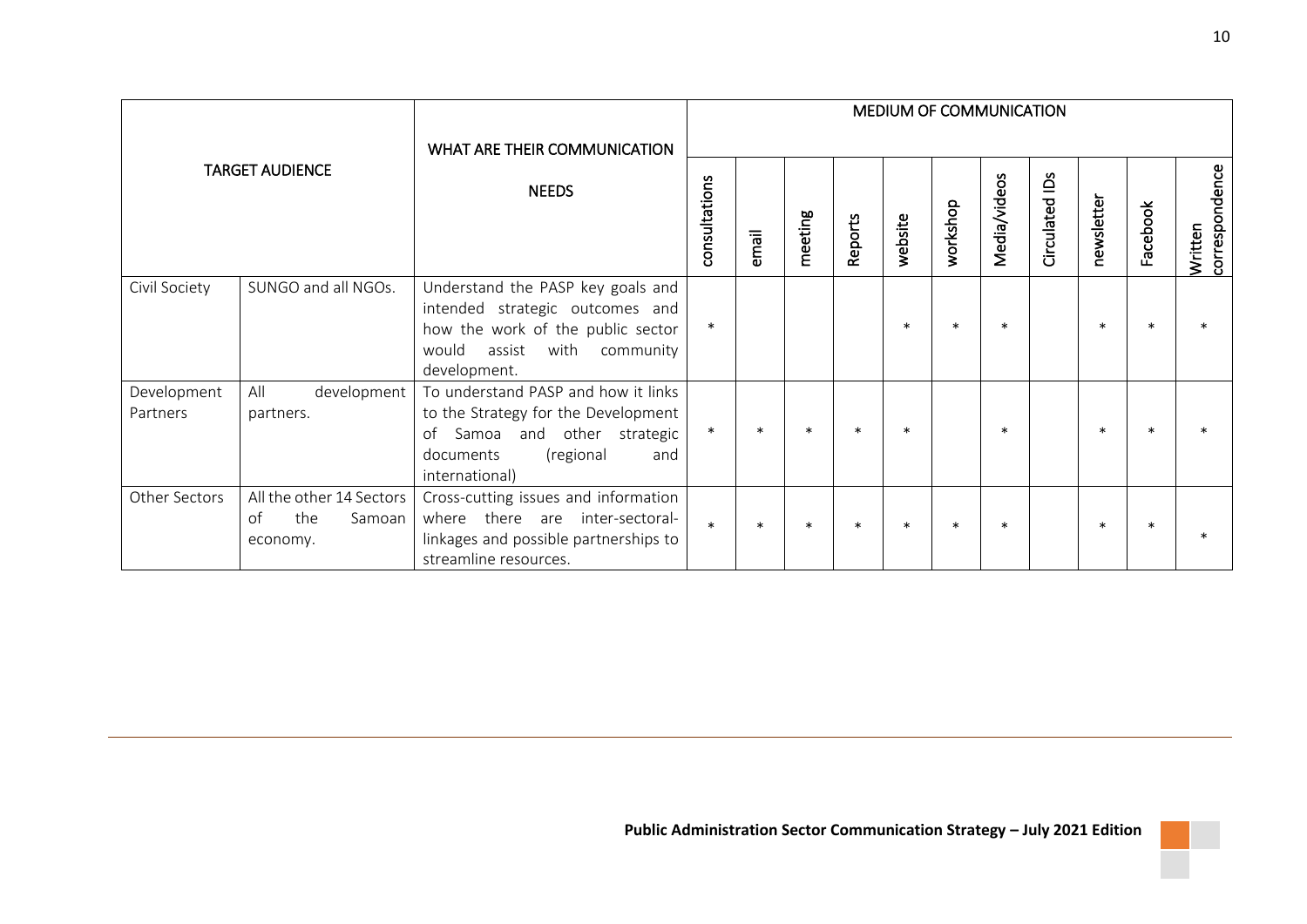# STRATEGIES AND KEY ACTIONS

To help achieve the Communication Strategy objectives, proposed tasks, activities and targets have been identified for implementation to ensure progress is on track.

| <b>OBJECTIVE</b>                                                                                                                                                                                                                                                                                                                       | <b>KEY ACTIONS</b>                                                                                                                                                | <b>TARGETS</b>                                                                                                                                                                                                                                                                                                                                                                                                          | <b>RESPONSIBLE</b>                           | <b>STATUS</b> |
|----------------------------------------------------------------------------------------------------------------------------------------------------------------------------------------------------------------------------------------------------------------------------------------------------------------------------------------|-------------------------------------------------------------------------------------------------------------------------------------------------------------------|-------------------------------------------------------------------------------------------------------------------------------------------------------------------------------------------------------------------------------------------------------------------------------------------------------------------------------------------------------------------------------------------------------------------------|----------------------------------------------|---------------|
| To significantly raise $\bullet$<br>1.<br>stakeholders'<br>information<br>and<br>of<br>the<br>awareness                                                                                                                                                                                                                                | Build a Sector 'brand/image' by<br>designing a logo for the Public<br>Administration Sector (a<br>unique<br>identity for the Sector)                              | • Design a logo by the end<br>of July 2021                                                                                                                                                                                                                                                                                                                                                                              | PASP<br>Working<br>(PSC to<br>Group<br>lead) |               |
| PASP to ensure its<br>messages and mission<br>are well understood<br>by all.<br>2. For the Public<br><b>Administration Sector</b><br><b>Coordination Division</b><br>(PASCD) to utilize<br>available<br>communication<br>methods to<br>disseminate relevant<br>information relating<br>to the PASP to all<br>implementing<br>agencies. | $\bullet$<br>Create a stronger social media<br>presence for the Public Administration<br>Sector, to provide relevant Sector<br>updates and training opportunities | Facebook<br>$\bullet$ Create<br>the<br>by<br>account<br>September 2021.<br>public<br>■ Increase<br>engagement and<br>feedback via users<br>using social media<br>communicate<br>to<br>and<br>interact.<br>(Facebook<br>Engagement:<br>1000+ users per<br>annum.)<br>least<br>At<br>$\mathbf{1}$<br>٠<br>consultation<br>with<br>relevant<br><b>ICT</b><br>personnel<br>on<br>online user safety<br>and<br>communication | Working<br>PASP<br>(PSC to<br>Group<br>lead) |               |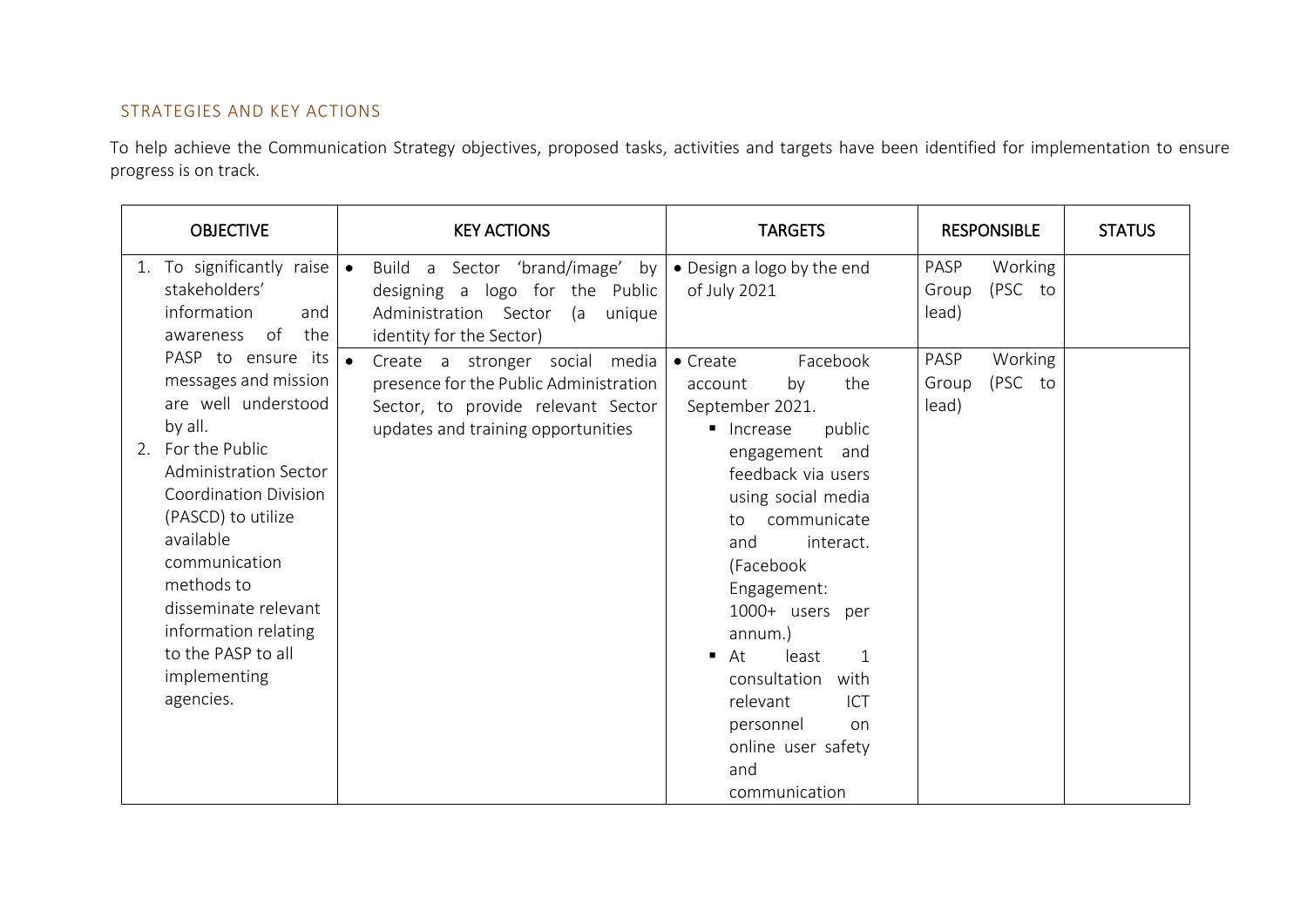|                                                                                                                                                                                                                                               |                                                                                                                                                                                                                                                                                                                                                                                                  | (anti-<br>cyberbullying)<br>At least 3 active<br>updates on FB &<br>Instagram<br>per<br>week.                                                                                                                                                          |                                              |  |
|-----------------------------------------------------------------------------------------------------------------------------------------------------------------------------------------------------------------------------------------------|--------------------------------------------------------------------------------------------------------------------------------------------------------------------------------------------------------------------------------------------------------------------------------------------------------------------------------------------------------------------------------------------------|--------------------------------------------------------------------------------------------------------------------------------------------------------------------------------------------------------------------------------------------------------|----------------------------------------------|--|
|                                                                                                                                                                                                                                               | Develop a website for the Public<br>Administration Sector.                                                                                                                                                                                                                                                                                                                                       | · Develop a website for<br>the PAS by the end of<br>June 2022.                                                                                                                                                                                         | PASP<br>Working<br>(PSC to<br>Group<br>lead) |  |
|                                                                                                                                                                                                                                               | Produce short video clips on PASP<br>work and utilize the televisions (as<br>digital boards) within office space to<br>show and display PAS information and<br>also upload to PAS website.                                                                                                                                                                                                       | • Produce at least 2 short<br>clips<br>video<br>&<br>presentation recordings<br>per FY.                                                                                                                                                                |                                              |  |
|                                                                                                                                                                                                                                               | Share same video clips and recordings<br>to all Implementation Agencies to<br>disseminate through their agency<br>websites                                                                                                                                                                                                                                                                       | • Distribute at<br>least 1<br>clip<br>video<br>or<br>a<br>presentation<br>audio<br>recording to all IAs per<br>quarter.                                                                                                                                |                                              |  |
| identify<br>3. Actively<br>stakeholders' concerns<br>raised, analyze<br>and<br>the<br>organize<br>information that needs<br>to be communicated<br>according<br>to their<br>needs<br>to<br>ensure<br>effective engagement<br>and partnerships. | Strengthen the participation of the<br>$\bullet$<br>PASCD at key forums, meetings and<br>other platforms to present PASP<br>updates and note issues and concerns<br>pertaining to the Sector. For example<br>- HRC Forum, Agency Organizational<br>Reviews and Review sessions for<br>Management<br>Plans,<br>Annual<br>Continuous Learning Sessions, Career<br>Days & Annual Review of the PAS. | • Present at 2 HRC Forums<br>per FY on updates and<br>notices from the PAS.<br>· Attend 2 Career Day<br>Forums per FY and<br>present on the work of<br>the PAS.<br>• 1 Annual Review report to<br>present & disseminate to all<br>stakeholders per FY. | PASP<br>Working<br>(PSC to<br>Group<br>lead) |  |

Π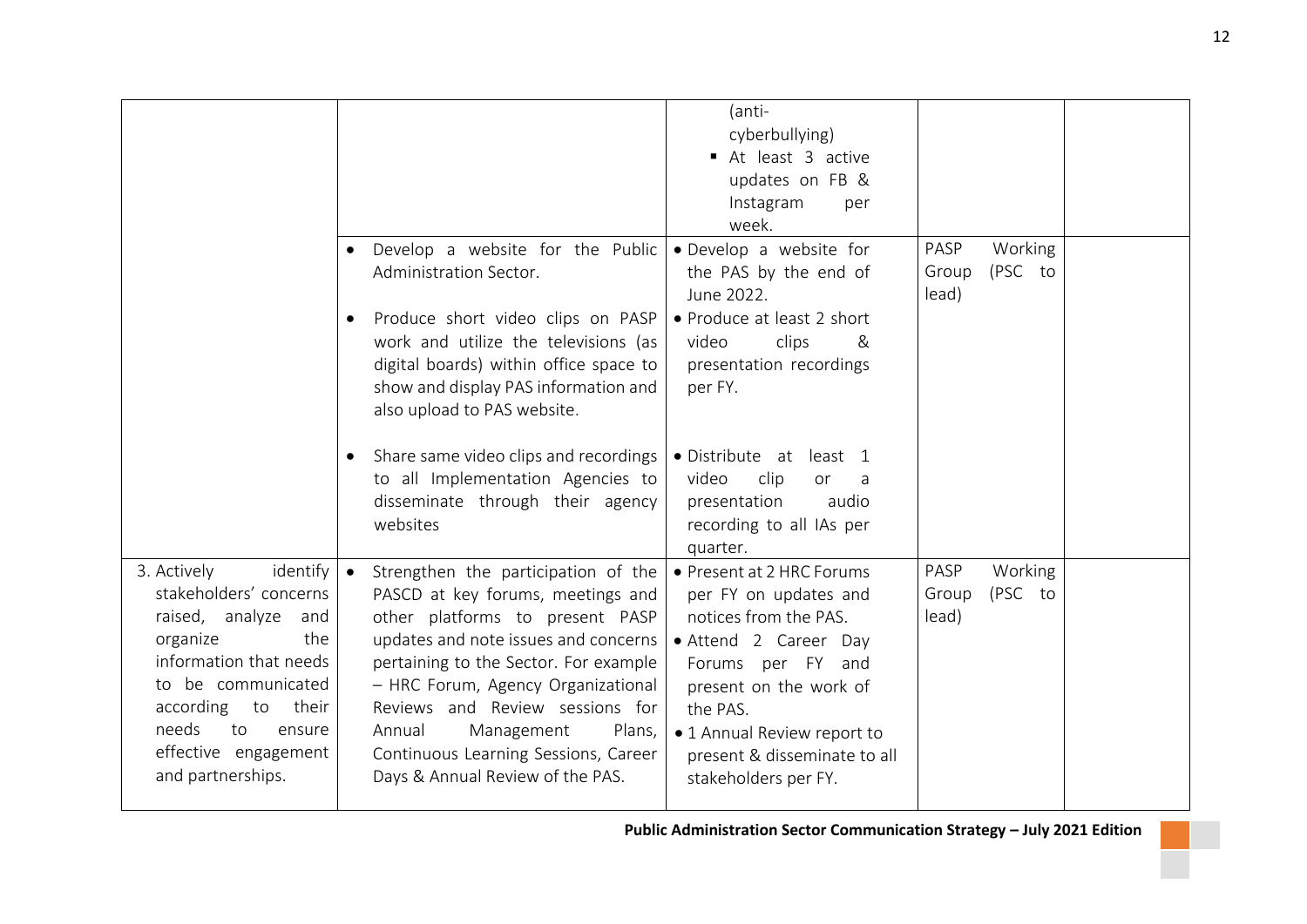| 4. Build synergy of the    |                                                    | • Consult with implementing |            |  |
|----------------------------|----------------------------------------------------|-----------------------------|------------|--|
| PASP team through          | Continuous widespread distribution of<br>$\bullet$ | agencies to include member  |            |  |
| consistent                 | Sector newsletter on a quarterly basis             | of Secretariat in           |            |  |
| communications<br>with     | to all key stakeholders highlighting key           | organizational review       |            |  |
| key stakeholders and       | sector initiatives.                                | sessions and during the     |            |  |
| development partners.      |                                                    | development of annual       |            |  |
| To<br>promote<br>5.<br>and |                                                    | management plans            |            |  |
| enable<br>sector           |                                                    |                             |            |  |
| leadership<br>and          |                                                    | • 4 distribution of the PAS |            |  |
| support.                   |                                                    | newsletter per FY to all    |            |  |
|                            |                                                    | sector stakeholders.        |            |  |
|                            | Conduct survey to gauge stakeholder<br>$\bullet$   | • Conduct survey every 2    | <b>PSC</b> |  |
|                            | views and suggestions on how                       | years                       |            |  |
|                            | communication can be improved.                     |                             |            |  |
|                            |                                                    |                             |            |  |
|                            |                                                    | · Prepare survey report     | <b>PSC</b> |  |
|                            |                                                    | the<br>for<br>Steering      |            |  |
|                            |                                                    | Committee's                 |            |  |
|                            |                                                    | information; use survey     |            |  |
|                            |                                                    | results and findings to     |            |  |
|                            |                                                    | improve communication       |            |  |
|                            |                                                    | internally<br>and<br>with   |            |  |
|                            |                                                    | external                    |            |  |
|                            |                                                    | partners/stakeholders       |            |  |
|                            |                                                    |                             |            |  |

Π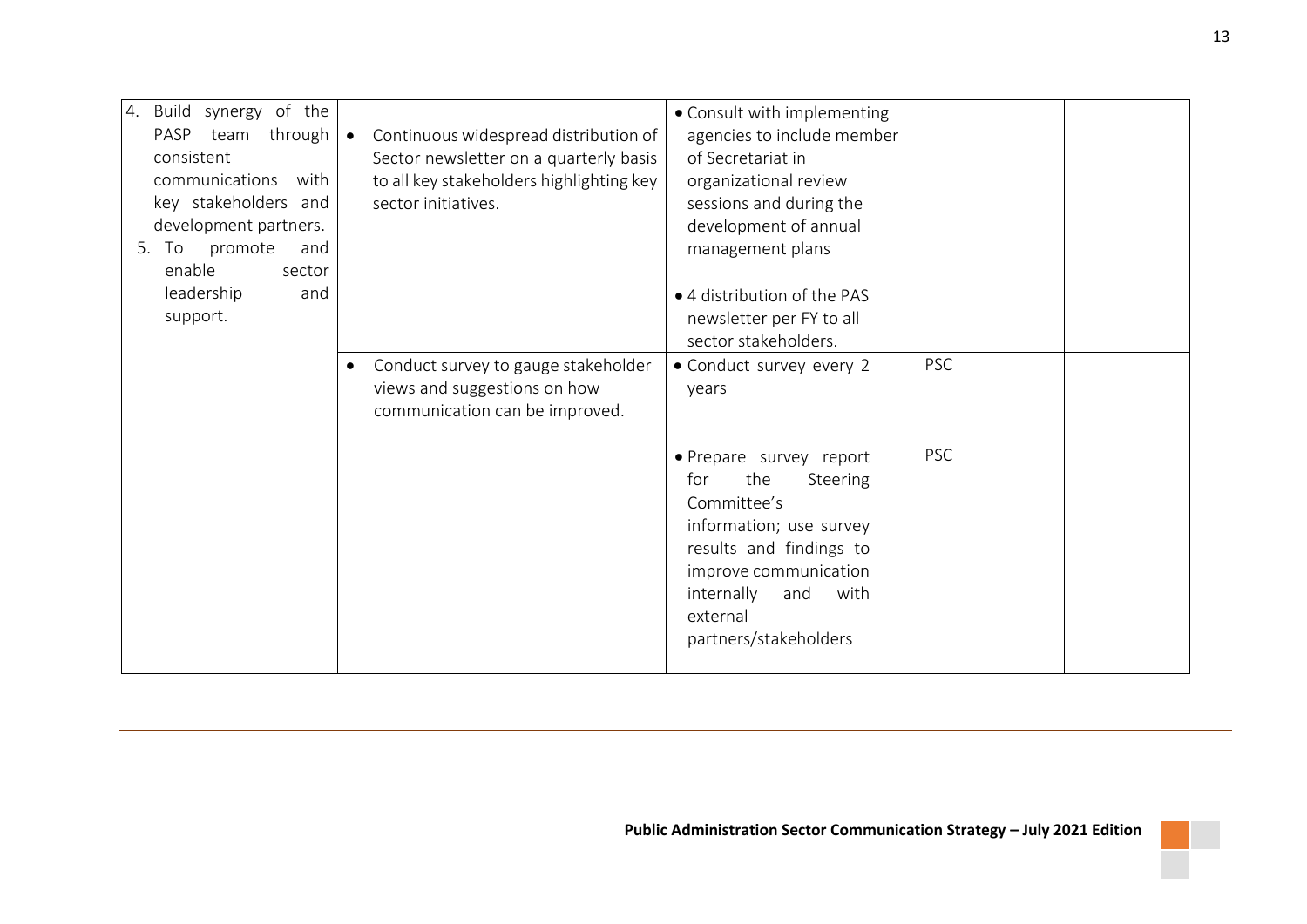#### <span id="page-13-0"></span>MONITORING AND REVIEW

The Communication Strategy will be monitored through the framework provided above. It is expected that the information collected from the ongoing monitoring will assist with the review and fine tuning of relevant strategies and activities for the PAS Communication Strategy.

### <span id="page-13-1"></span>RESOURCES / COST

The PAS Communication Strategy requires no additional financial resources as all actions will be delivered through existing mechanisms.

#### <span id="page-13-2"></span>PASSC TEAM DIRECTORY

| <b>ROLE</b>             | <b>NAME</b>            | <b>TELEPHONE</b> | <b>EMAIL</b>                 |
|-------------------------|------------------------|------------------|------------------------------|
| PASSC                   | Aiono Mose             | 22123/24320      | msua@psc.gov.ws              |
| Chairperson/Chairman    | Pouvi Sua              |                  |                              |
| $-$ PSC                 |                        |                  |                              |
| PASSC Member - CEO      | Leasiosiofaasisina     | 34333            | Oscar.Malielegaoi@mof.gov.ws |
| <b>MOF</b>              | Oscar                  |                  |                              |
|                         | Malielegaoi            |                  |                              |
| PASSC Member - CEO      | Elita Tooala           | 34500            | elita.tooala@mpe.gov.ws      |
| <b>MPE</b>              |                        |                  |                              |
| PASSC Member - CEO      | Agafili Shem Leo       | 63222            | shem.leo@mpmc.gov.ws         |
| <b>MPMC</b>             |                        |                  |                              |
| PASSC Member - CEO      | Afamasaga              | 8427752          | fmulitalo@mwcsd.gov.ws       |
| <b>MWCSD</b>            | Faauiga Mulitalo       |                  |                              |
| PASSC Member - CEO      | Fualau Talatalaga      | 26117            | t.matau@mcit.gov.ws          |
| <b>MCIT</b>             | Mata'u                 |                  |                              |
| PASSC Member - CEO      | Afamasaga              | 64600            | k.fuatai@mesc.gov.ws         |
| <b>MESC</b>             | Karoline Fuata'i       |                  |                              |
| PASSC Member - CEO      | Aliimuamua             | 62000            | malaefono.taua@sbs.gov.ws    |
| SBS                     | Malaefono              |                  |                              |
|                         | Taaloga                |                  |                              |
| <b>PASSC Member-NUS</b> | Aiono Alec             | 20072            | vicechancellor@nus.edu.ws    |
| Vice Chancellor         | Ekeroma                |                  |                              |
| PASSC Member -          | Jennifer Marion        | 31090            | ceo@samoachamber.ws          |
| President Chamber of    | Ula-Fruean             |                  |                              |
| Commerce                | (represented by        |                  |                              |
|                         | <b>Chief Executive</b> |                  |                              |
|                         | Officer)               |                  |                              |
| PASSC Member -          | Taua                   | 24322            | ceo@sungo.ws                 |
| President SUNGO         | Faamoemoe Tala         |                  |                              |
|                         | (represented by        |                  |                              |
|                         | <b>Chief Executive</b> |                  |                              |
|                         | Officer)               |                  |                              |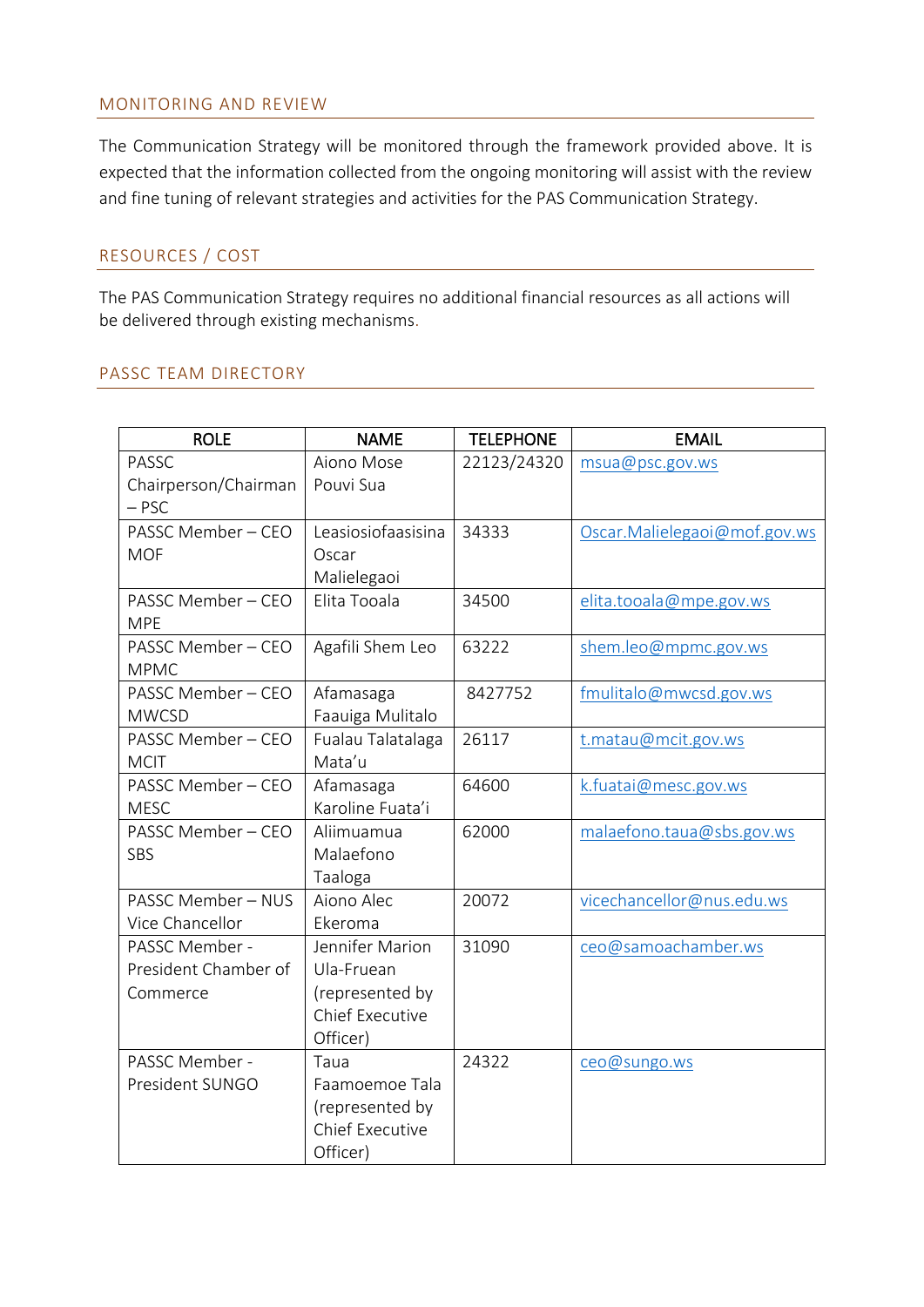| Public Administration | Osana Julie Liki | 22123      | pasc@psc.gov.ws |
|-----------------------|------------------|------------|-----------------|
| Sector Coordination   | Tracy Warren     | 22124 ext. |                 |
| Division              | Theresa Fitisone |            |                 |